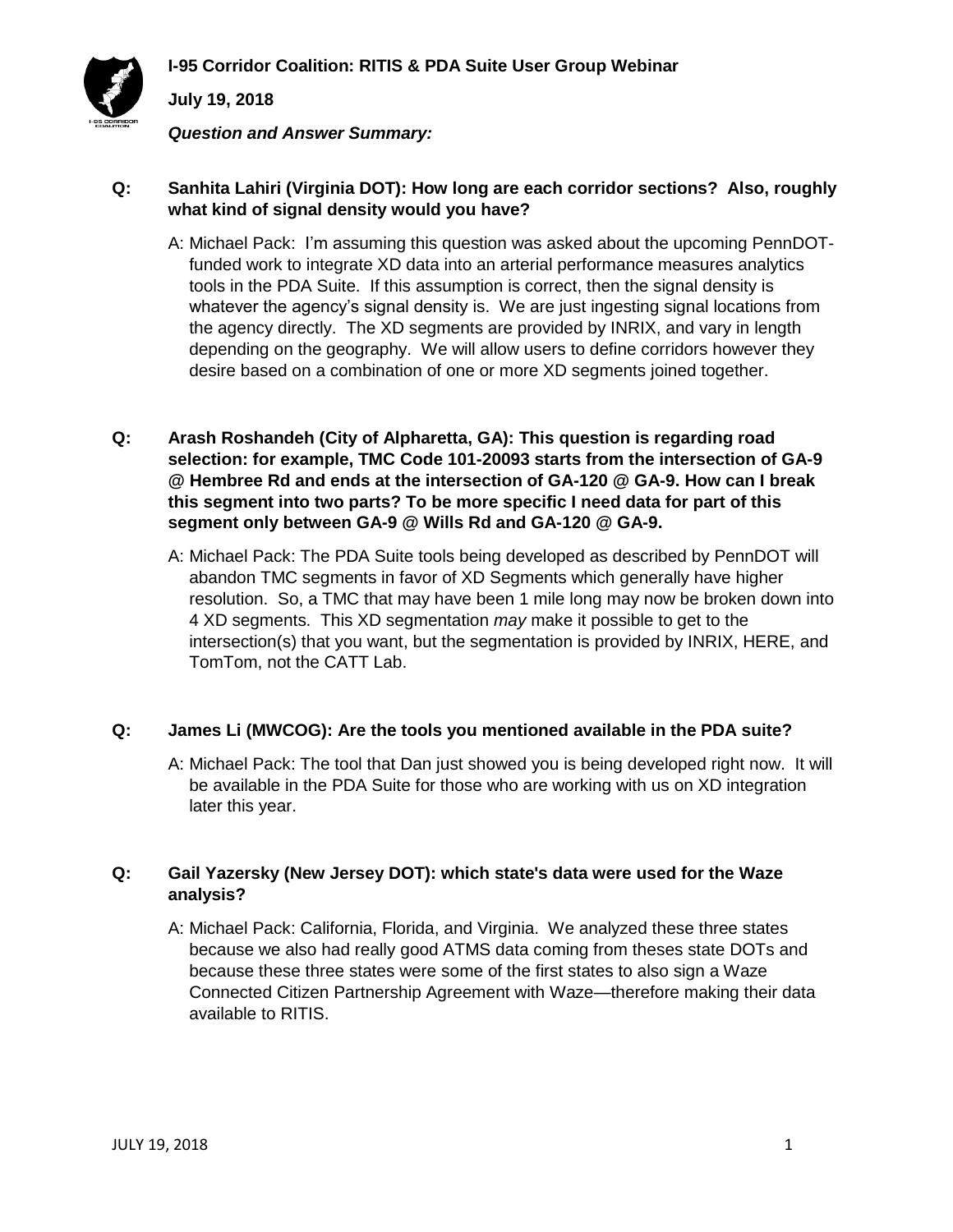

*Question and Answer Summary:*

## **Q: Kelly Wells (North Carolina DOT): Are the Average Waze Events per Day unique events or are some double counted in this number?**

A: Michael Pack: Some are double counted. Part of our analysis dug into identifying duplicates and creating a methodology on how to cut down on the number of duplicates. At the end of Mark's presentation, you'll see how many duplicates we were able to remove from each state, and how that might affect operations.

## **Q: Tom Edinger (DVRPC): Can we conflate Waze data to INRIX TMC or XD data to determine % of congestion related to weather or hazard events? If so can this be done by DOT or MPO agency in a cost-effective way?**

A: Michael Pack: Conflating Waze AND Agency events to the TMC network is something that we do within RITIS. Before long, you will see Waze data popping up within the PDA Suite reports, and that would enable you to conduct analysis as to the possible causality of congestion.

## **Q: Tom Edinger (DVRPC): Thanks, the reports would be good if we can analyze just not in real time, but over for example a 1-year period. We want to know % of congestion due to bottlenecks, weather, etc. over a 1-year period to filter out short-term bias.**

A: Michael Pack: Yes, you'll be able to do that. We are actively working on those capabilities.

### **Q: Gail Yazersky (New Jersey DOT): For events that aren't potentially a match, did any of those get analyzed to determine if there were other events a DOT may not have been aware of?**

A: Michael Pack: Yes. We did some analysis on that. It's agency and geography specific.

- **Q: John Claudy (Drive Engineering): Since the Reliability score develops as it receives more feedback from the moment the incident is reported in Waze, have you performed analysis on the development of this report attribute? Does your analysis use the final reliability score or a score at some point within the reports existence?**
	- A: Mark Franz: This was a historical analysis and did not assess the evolution of the reliability score. We only looked at the final score. As we prepare to consume the national Waze data feed, this information will be incorporated in the user defined data filters.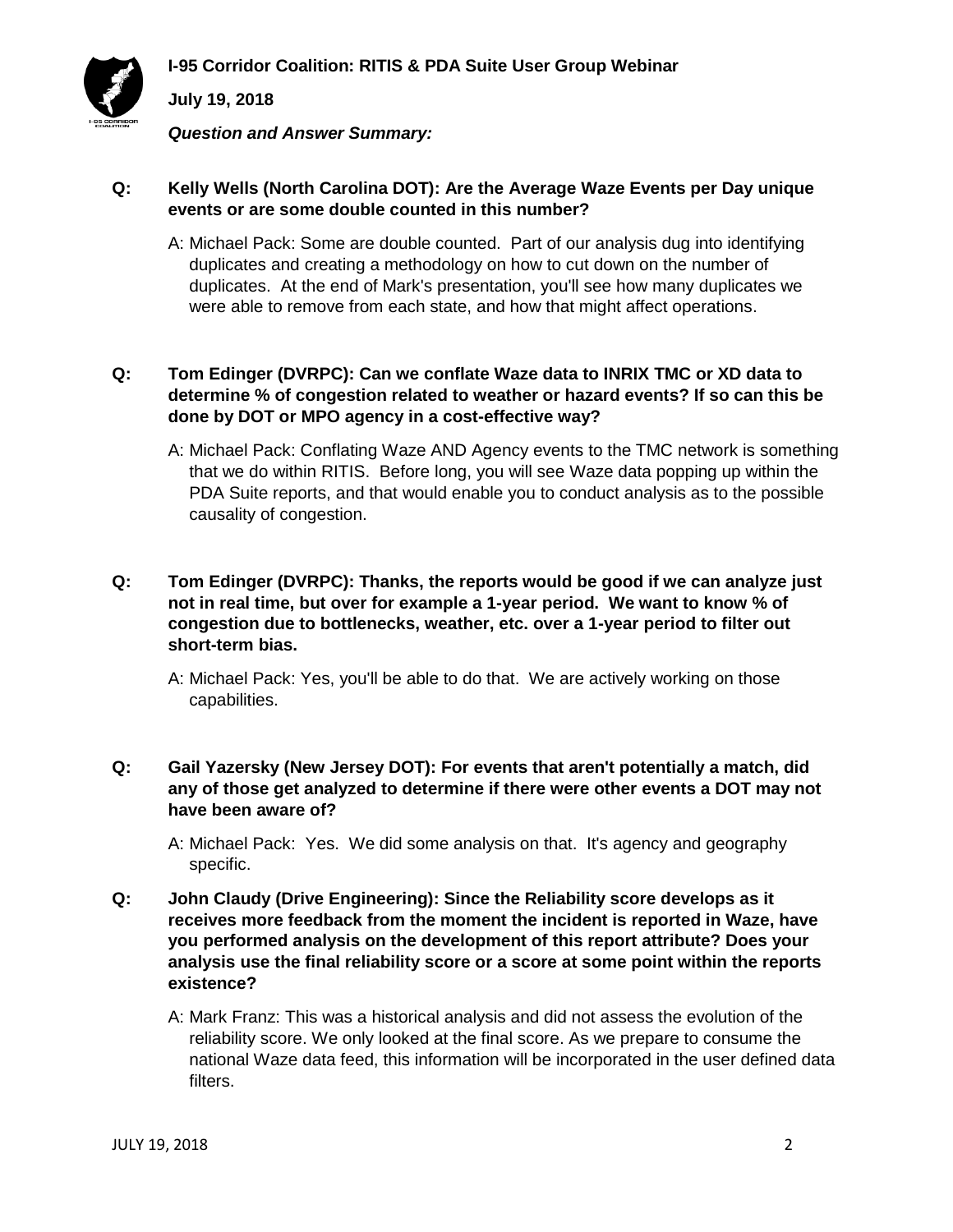

**I-95 Corridor Coalition: RITIS & PDA Suite User Group Webinar**

# **July 19, 2018**

*Question and Answer Summary:*

## **Q: Jonathan Howard (Central Shenandoah PDC): For VA between Mar2017-May2017, VDOT reported ~600 incidents per day. After "cleaning" the WAZE data, it was found that an additional 585 incidents went unreported by the DOT?**

A: Mark Franz: Correct, those are the statistics for crashes on freeways and ramps and do not include the crashes on primary/secondary roads or any disabled vehicle events.

## **Q: Justin Neff (DVRPC): What is considered a "unique" event?**

A: Mark Franz: In our study, the unique events are the clustered Waze events that do not have a DOT event match.

### **Q: Gail Yazersky (New Jersey DOT): Is the additional event data available in real time? And if so, are they categorized in some way for TOC operators?**

A: Mark Franz: The Waze data is available in real-time. The data is categorized using the default Waze categories and sub-categories. Slide 35 of the presentation showed the major categories, though there are many more which we intend to allow RITIS users to filter by.

### **Q: Robert d'Abadie (Michael Baker): How accessible is the historical data, really what did it cost for the Waze data?**

A: Mark Franz: Similar to the other data feeds on RITIS, we are storing all Waze data that we receive. We are working to integrate the Waze data into our Event Query Tool (EQT) so that users can access it. The Waze data is free to agencies who have signed a Waze CCP agreement.

### **Q: Kelly Wells (North Carolina DOT): Could you look at slide 42 without including disabled vehicles, since so many Waze reports are shoulder?**

A: Mark Franz: That is a good suggestion and something we will do. Thanks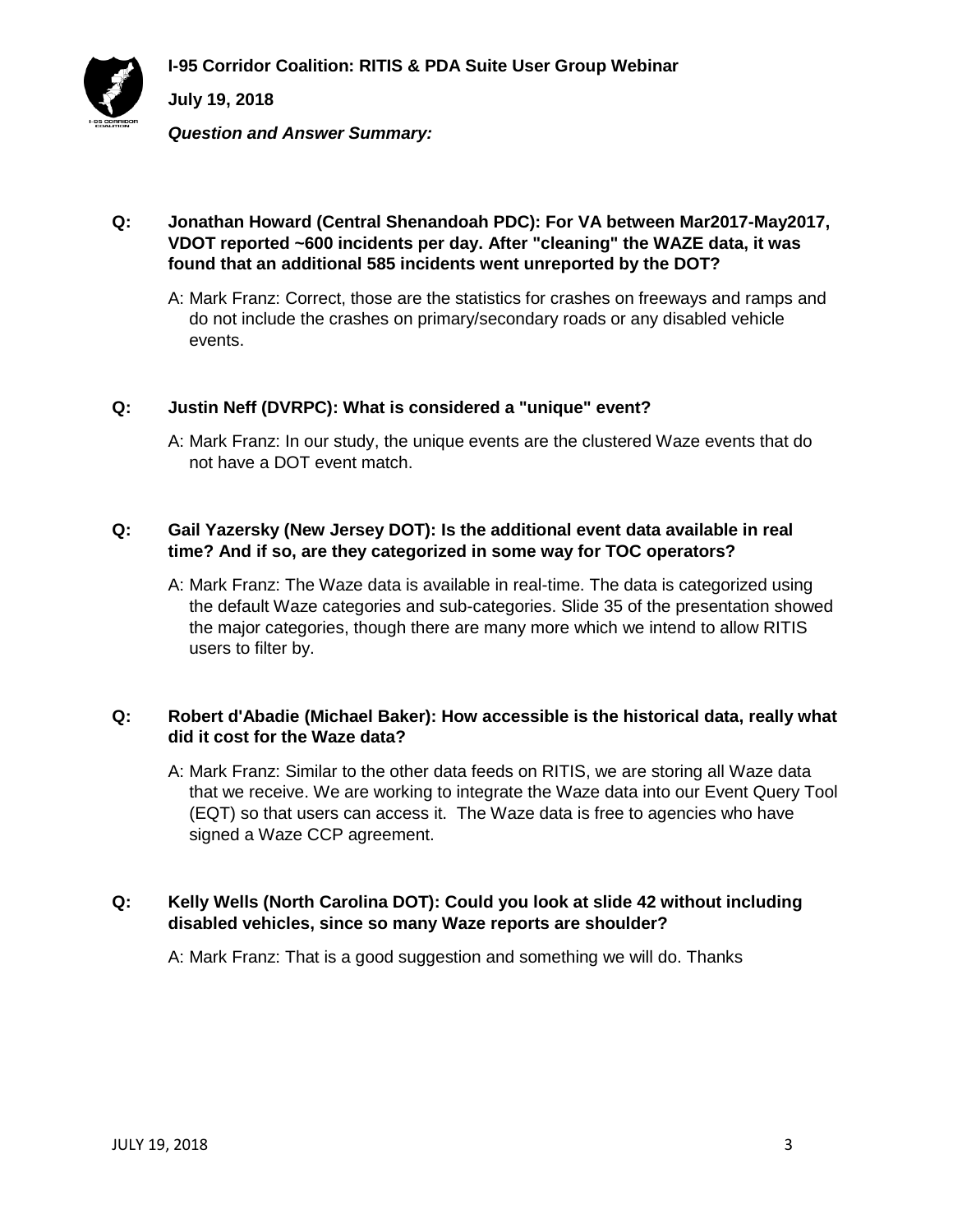

*Question and Answer Summary:*

## **Q: Matthew Carlisle (North Carolina DOT): Is there a timeline for RITIS to have sub-TMCs integrated?**

A: Michael Pack: We are currently working on integrating INRIX XD data capabilities into the PDA Suite. Michigan DOT is funding this effort. Early functionality will roll out in August (basic downloading) with performance measures and other features (like Congestion Scan and Trend-maps) rolling out later this fall.

### **Q: Harun Rashid (NVTA): The O-D Analytics is now available to users?**

A: Michael Pack: Yes and No. To make use of this tool, you (or your agency) have to have purchased an O-D or Trajectory dataset from INRIX and then you must work with the CATT Lab to have us integrate it into our databases and tools. Basic matric generation, segment analysis, and chord diagrams are available for purchase today, and additional features and functionality will be rolled out later this year and the next. We will be standing up a working group (just as we have with other tools in RITIS) to ensure we are building out the tools in a way that will make them useful to agencies.

## **Q: Robert d'Abadie (Michael Baker): Would the OD analytics be vehicle based, thinking of application to Park and Ride lots?**

A: Mark Franz: Yes, the data comes from individual vehicle trips (both passenger and commercial).

### **Q: Gail Yazersky (New Jersey DOT): What is source of identifying origins and destination info?**

A: Mark Franz / Michael Pack: The data comes from third party trajectory data. The demos we used today leveraged the INRIX data, but HERE, Airsage, and even modeled O-D data from activity-based models can be integrated.

## **Q: Robert d'Abadie (Michael Baker): Wow, is this good enough for calibration/validation of travel demand models?**

A: Mark Franz / Michael Pack: Potentially. Similar to probe data, the trajectory data only represents a few percent of the total traffic stream, so calibration and validation would still rely on some assumptions to scale up these observations. That said, it's certainly better (and more complete) than survey data or data collected via roadblocks. The penetration rate is growing every day, too.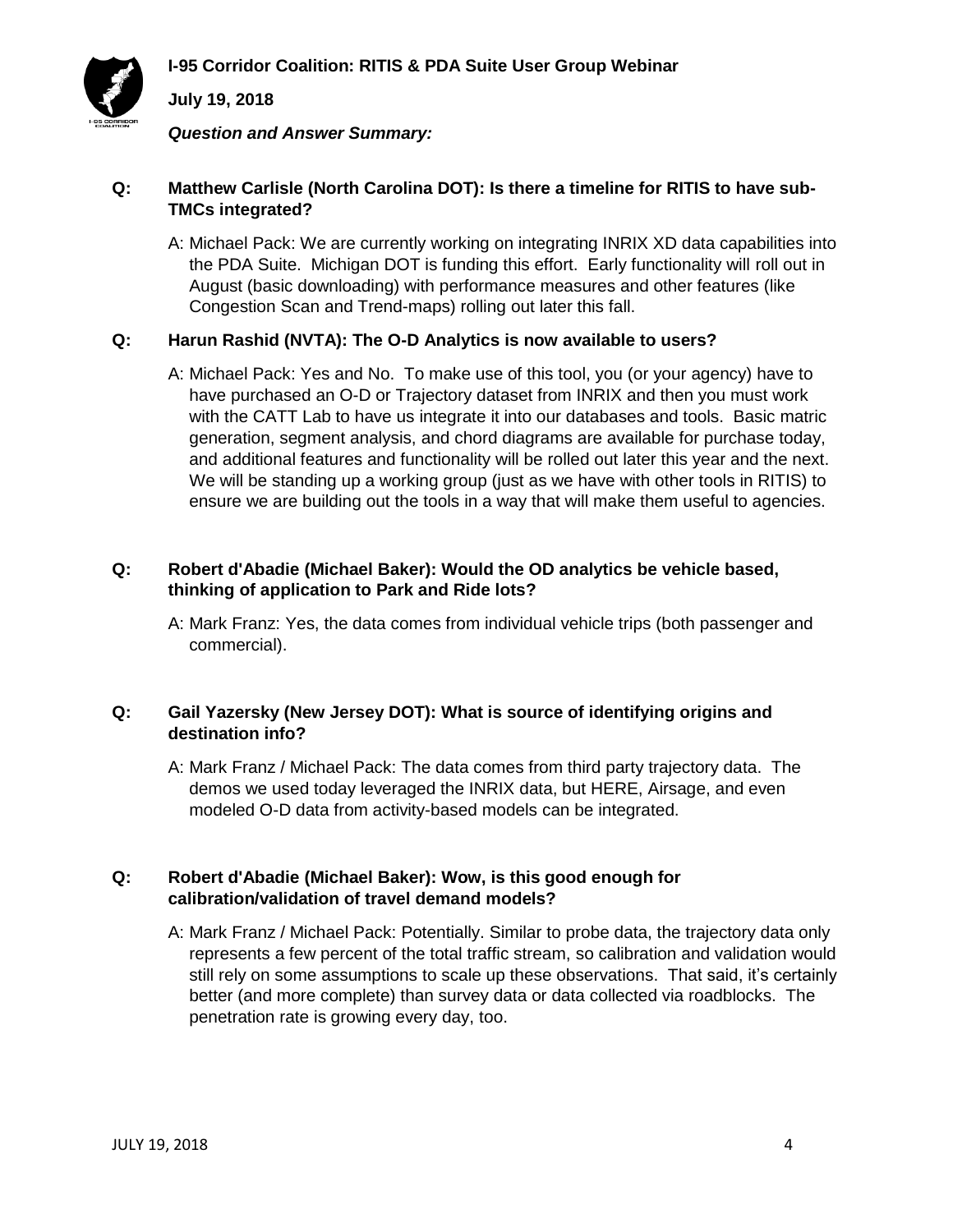

*Question and Answer Summary:*

## **Q: Gail Yazersky (New Jersey DOT): If these are vehicle-based trip counts what assumptions were made regarding vehicle occupancy?**

A: Mark Franz: The tools only estimate vehicle trips, not person trip...no assumptions on the occupancy in our tools. This may change in the future, but today we are just helping you to visualize the raw data.

### **Q: Tom Edinger (DVRPC): I believe you showed light, medium and heavy vehicle classes for O-D. How does this compare to the FHWA vehicle category classes: 1 - 13? For example, class 6 is three axle, single unit. We are trying to understand truck freight movements throughout the region.**

A: Mark Franz: We are conducting research using virtual weigh station data to estimate the vehicle classes 1-13. For truck and freight movements, the raw data is lat/long with a time stamp every X seconds. The data must be pre-processed to "snap" the way points to the network and we've develop a sophisticated algorithm to infer the route taken between each waypoint.

### **Q: Tom Edinger (DVRPC): Does every waypoint include roadway segment, so you can see the actual roadways a driver was taking. Again, this region is interested in actual roadways freight trucks are using.**

A: Michael Pack: Regarding waypoints. It depends on the data provider. Some provide that level of detail, and some do not.

**NOTE:** Mark Franz Provided a link to the I-95 CC Crowdsourcing Summit (September 2017) documents - http://i95coalition.org/events-calendar-event/crowdsourcing-summit/